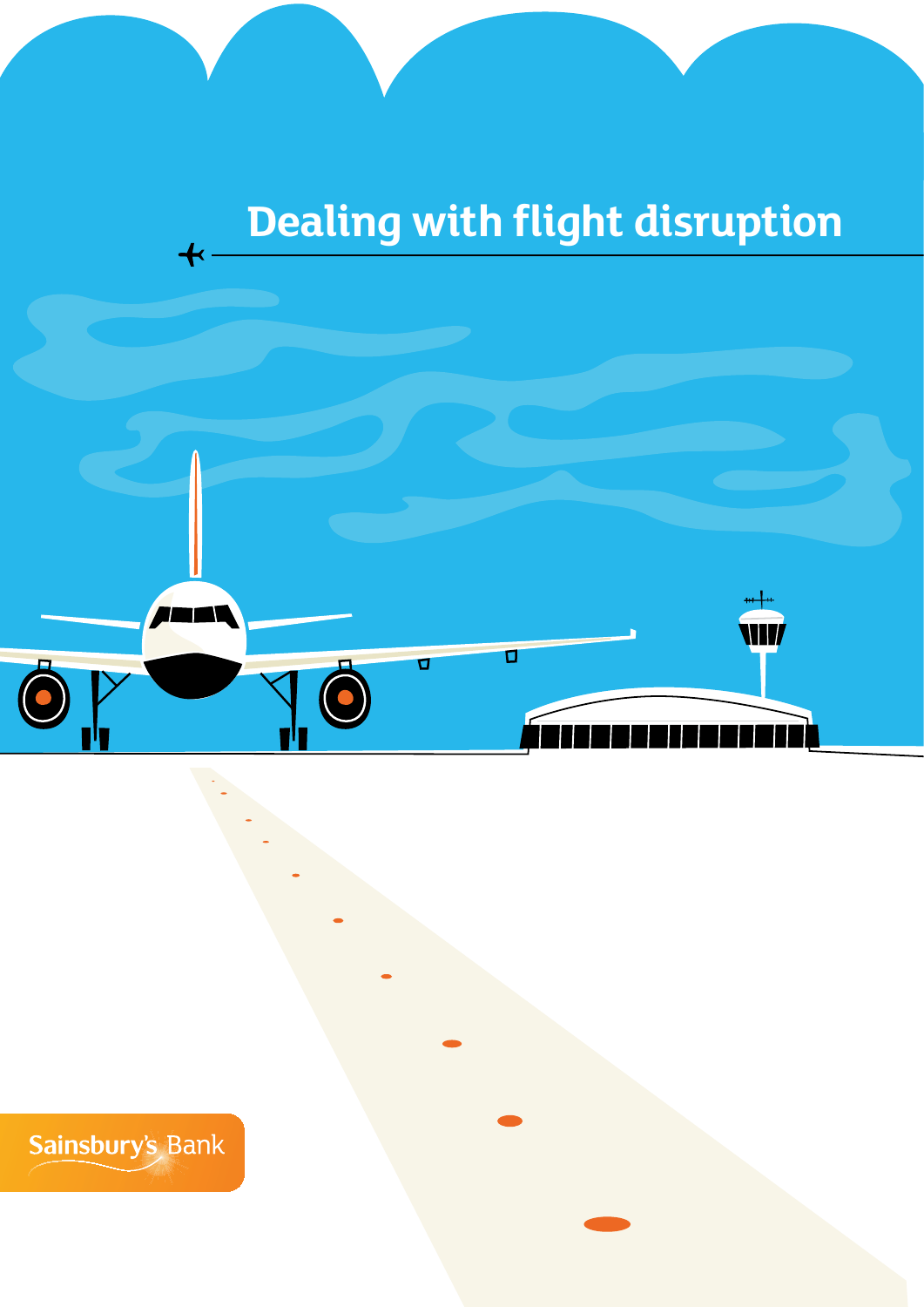### **Guide to dealing with flight disruption**

**The following guide offers practical information about what you're entitled to if your flight is delayed or cancelled, your legal rights and the responsibilities of the airline.**

### **Know your rights**

Under EU Regulation 261/2004, if you are arriving at or leaving from an EU airport, you are entitled to assistance from your airline if your flight is disrupted. If the issue is the result of a fault with the airline, like poor turnaround times, you may also qualify for financial compensation.

The Civil Aviation Authority offers this useful guide detailing **[how to claim costs and](http://www.caa.co.uk/default.aspx?catid=2211&pagetype=90&pageid=15438)  [compensation from your airline.](http://www.caa.co.uk/default.aspx?catid=2211&pagetype=90&pageid=15438)**

| <b>Contents</b>                       |    |
|---------------------------------------|----|
| <b>Delayed flights</b>                | 3  |
| <b>Cancelled flights</b>              | 5  |
| <b>Cancelled flights compensation</b> | 6  |
| <b>Extraordinary circumstances</b>    | 7  |
| <b>Overbooked flights</b>             | 8  |
| <b>Missed flights</b>                 | 9  |
| <b>Air insolvency</b>                 | 10 |
|                                       |    |

**189 B** 

日本区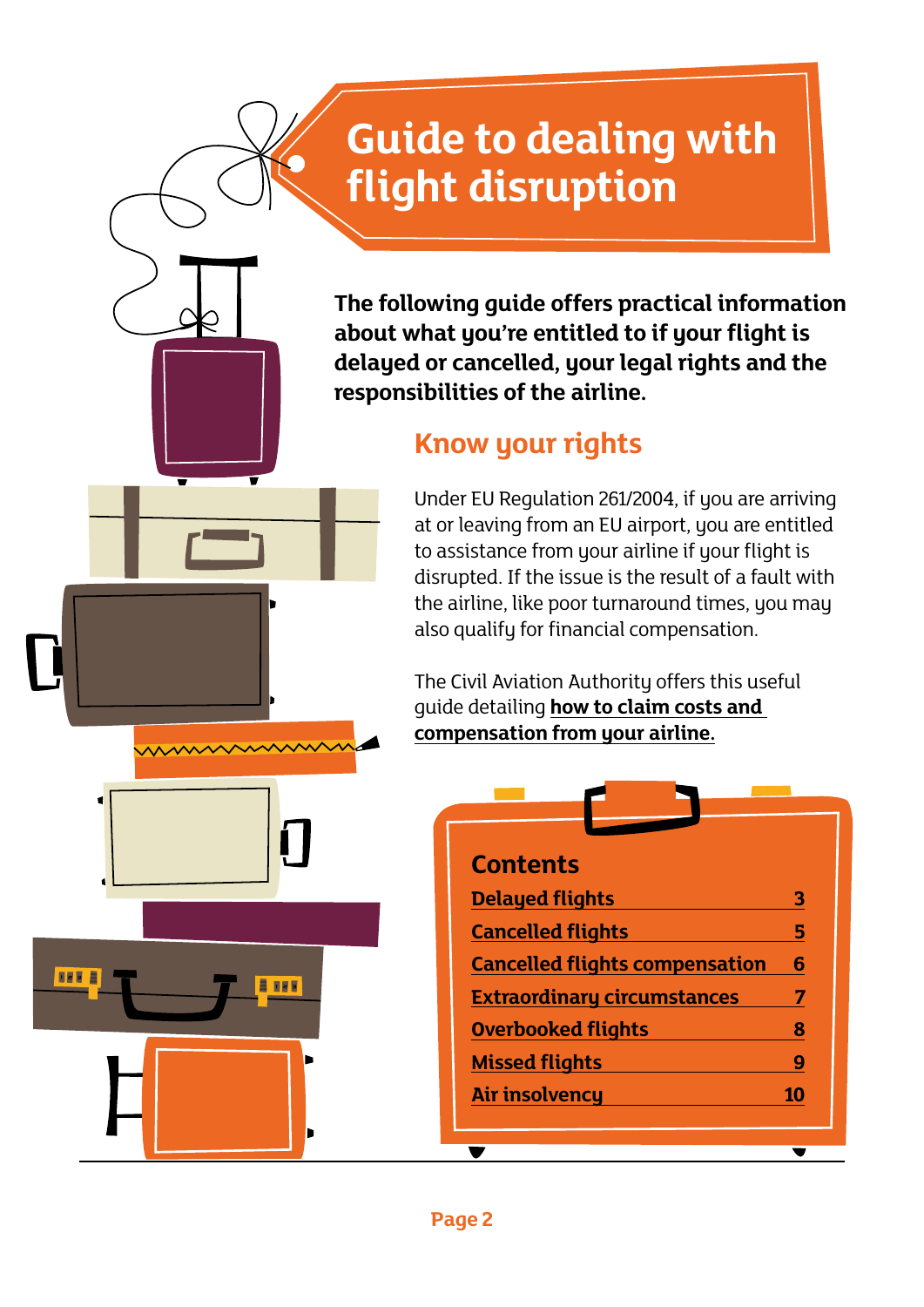# <span id="page-2-0"></span>**Delayed flights**

If you're flying on an EU-licensed airline on a flight to or from an EU airport, you may be entitled to assistance or compensation under European Union Regulations if your flight is delayed.



**If you arrive three hours from your scheduled arrival time and the airline is at fault you could claim as follows:**

| <b>Delay</b> | <b>Distance of flight</b> | <b>Amount</b>           |
|--------------|---------------------------|-------------------------|
| $2 hrs +$    | < 1,500 km                | $\epsilon$ <sub>0</sub> |
| $3 hrs +$    | < 1,500 km                | €250                    |
| $3 hrs +$    | 1,500 - 3,500 km          | €400                    |
| $3 - 4$ hrs  | $3,500$ km +              | €300                    |
| $4$ hrs +    | $3,500$ km +              | €600                    |

### **You are also entitled to:**



\*Only available if delayed overnight.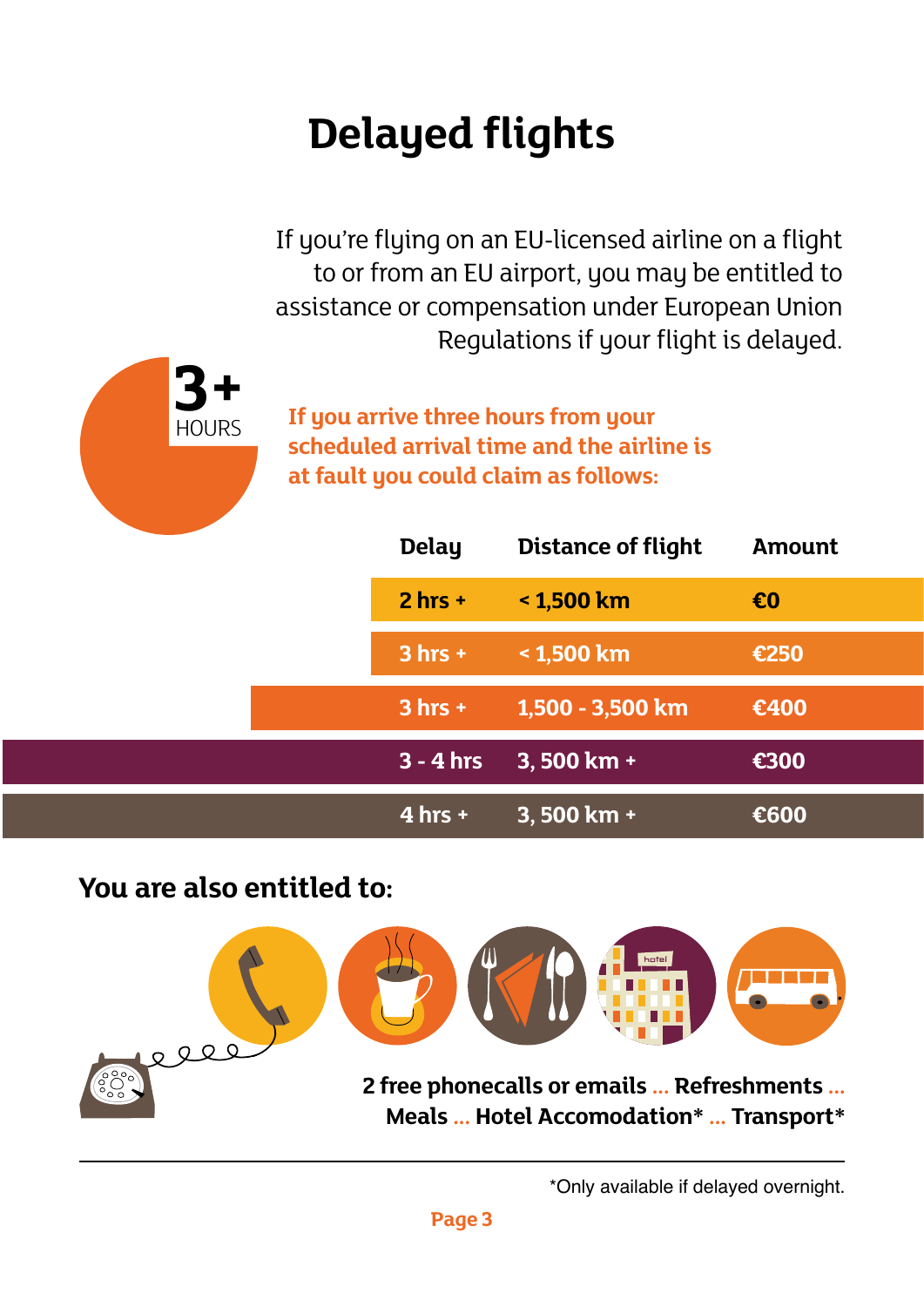## **Delayed flights**

⊁





#### **Transport to and from that accommodation**

*You would not be entitled to financial compensation if your flight is delayed due to circumstances like weather, political unrest or airport closures.*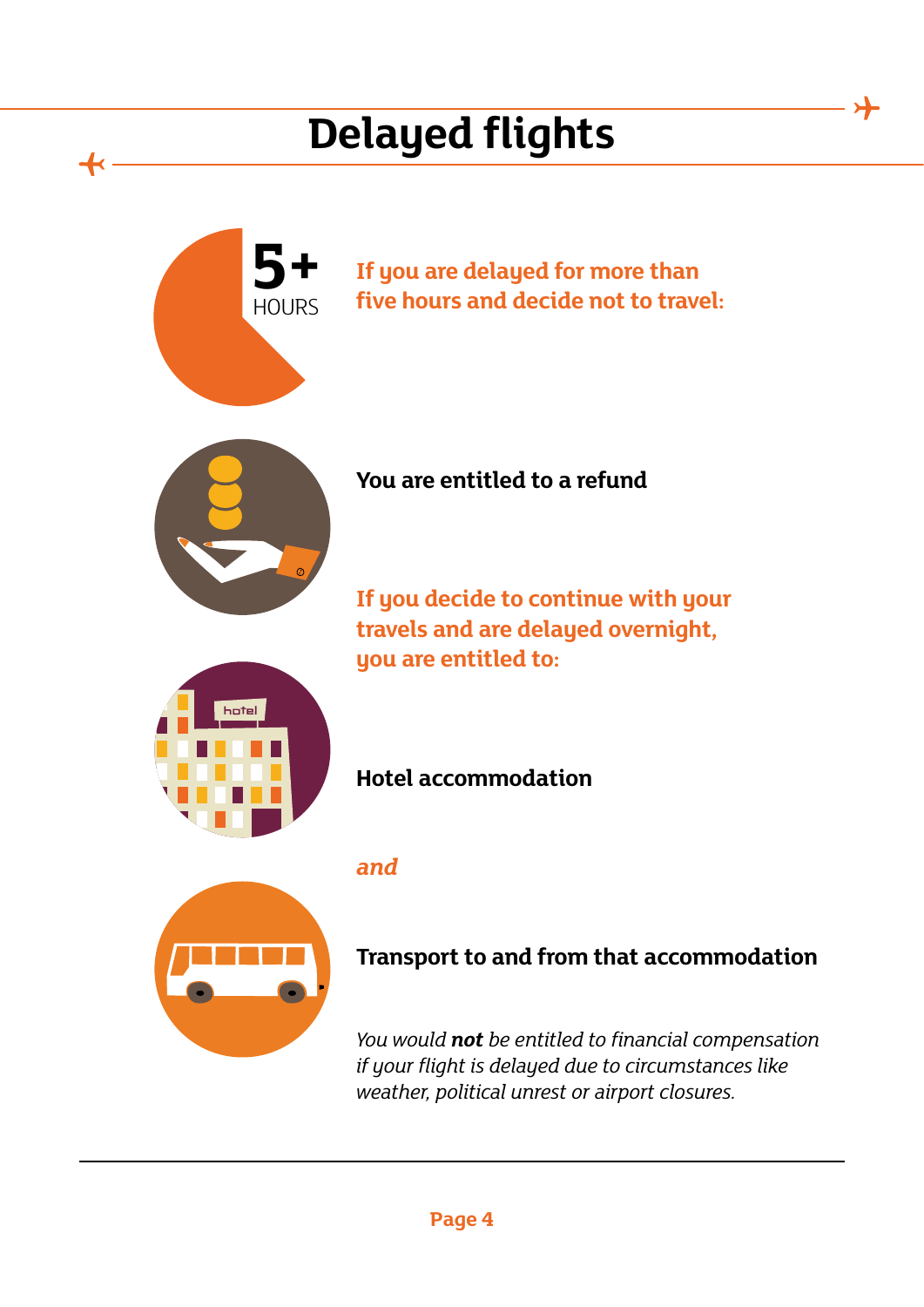## **Cancelled flights**

#### <span id="page-4-0"></span>**If your flight is cancelled, you are entitled to help from your airline.**

#### *You can choose from either*

A full refund (within 7 days) if you decide not to travel

#### *or*

CLOSED TODAY

hotel

Substitute transport to, or near to, your destination

### **Compensation for cancelled**

#### **flights [\(See tables on next page\)](#page-5-0)**

If the carrier offered you an alternative flight with a similar schedule, the compensation **may be reduced by 50%.**

Many travel insurance policies also include cancellation cover, so check for this when researching different insurance providers.

For more information, have a look at our **[cancelled flights guide.](http://www.sainsburysbank.co.uk/insuring/travel/cancelled-flights.shtml)**

..............

**You would NOT be entitled to financial compensation** if your flight is cancelled due to circumstances like **weather, political unrest** or **airport closures**.

In these cases you would still be eligible for both alternative travel arrangements and assistance (including meals and refreshments), or a full refund.

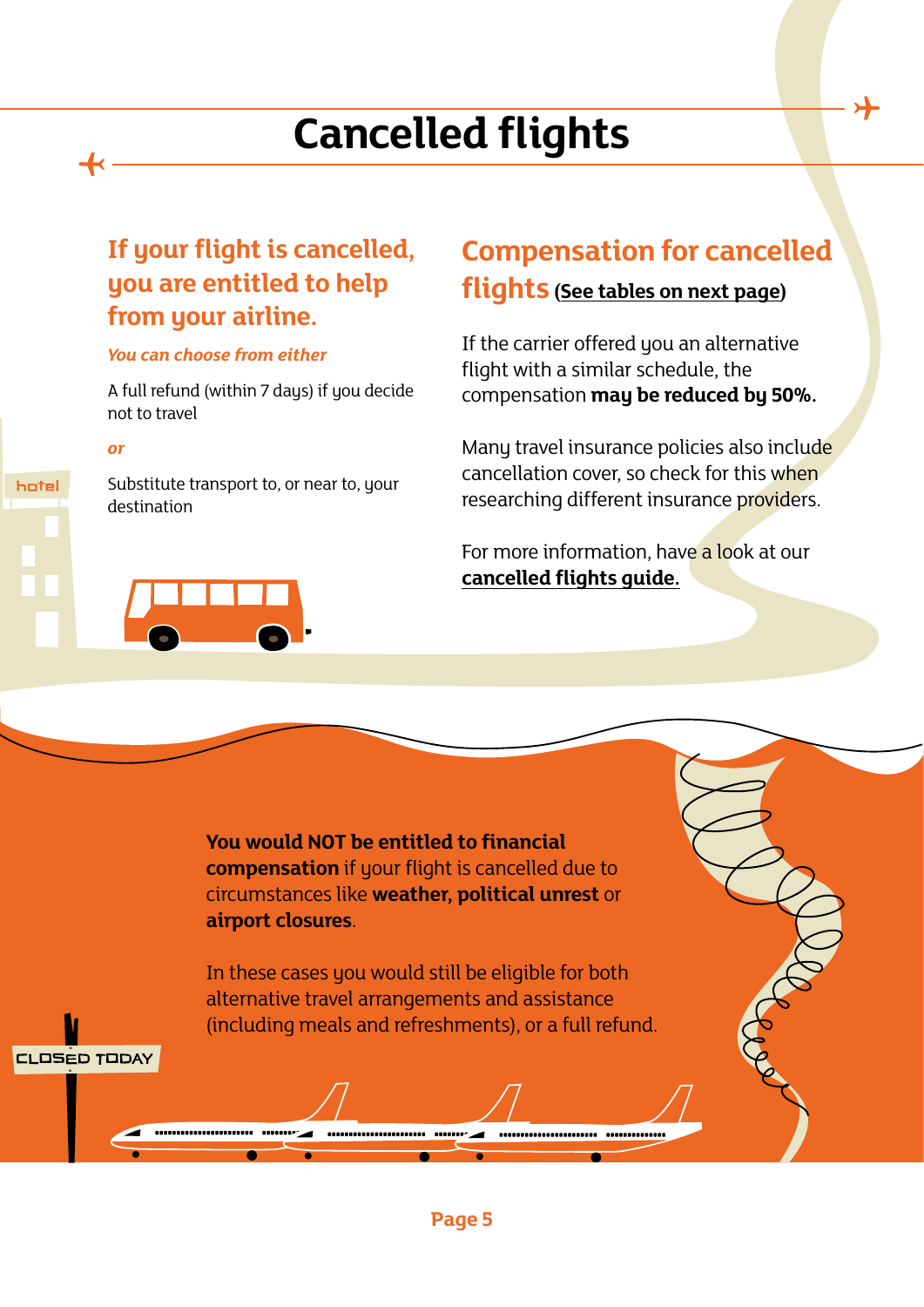## **Cancelled flights compensation**

<span id="page-5-0"></span> $\div$ 

Your claim is based on the difference between arrival/departure times of the alternative flight offered and your original booked flight:



*For 7 - 14 days notice, the right to compensation only applies if you're not offered re-routing on a flight leaving no more than 2 hours before the original flight and is scheduled to arrive no more than 4 hours later than the original flight.*

| Difference of flight timings |                   | short haul    | med haul      | long haul |  |
|------------------------------|-------------------|---------------|---------------|-----------|--|
| Departure                    | <b>Arrival</b>    | up to 1,500km | 1,500-3,500km | 3,500km + |  |
| -ANY-                        | OVER 4 hrs LATER  | €250          | €400          | €600      |  |
| +2hr BEFORE                  | UP TO 2 hrs LATER | €125          |               |           |  |
| +2hrs BEFORE                 | OVER 2 hrs LATER  | €250          |               |           |  |
| +2hrs BEFORE                 | UP TO 4 hrs LATER |               |               | €300      |  |
| +2hrs BEFORE                 | $3-4$ hrs LATER   |               | €400          |           |  |
| +2hrs BEFORE                 | UP TO 3 hrs LATER |               | €200          |           |  |

**Prices are per person** Prices are per person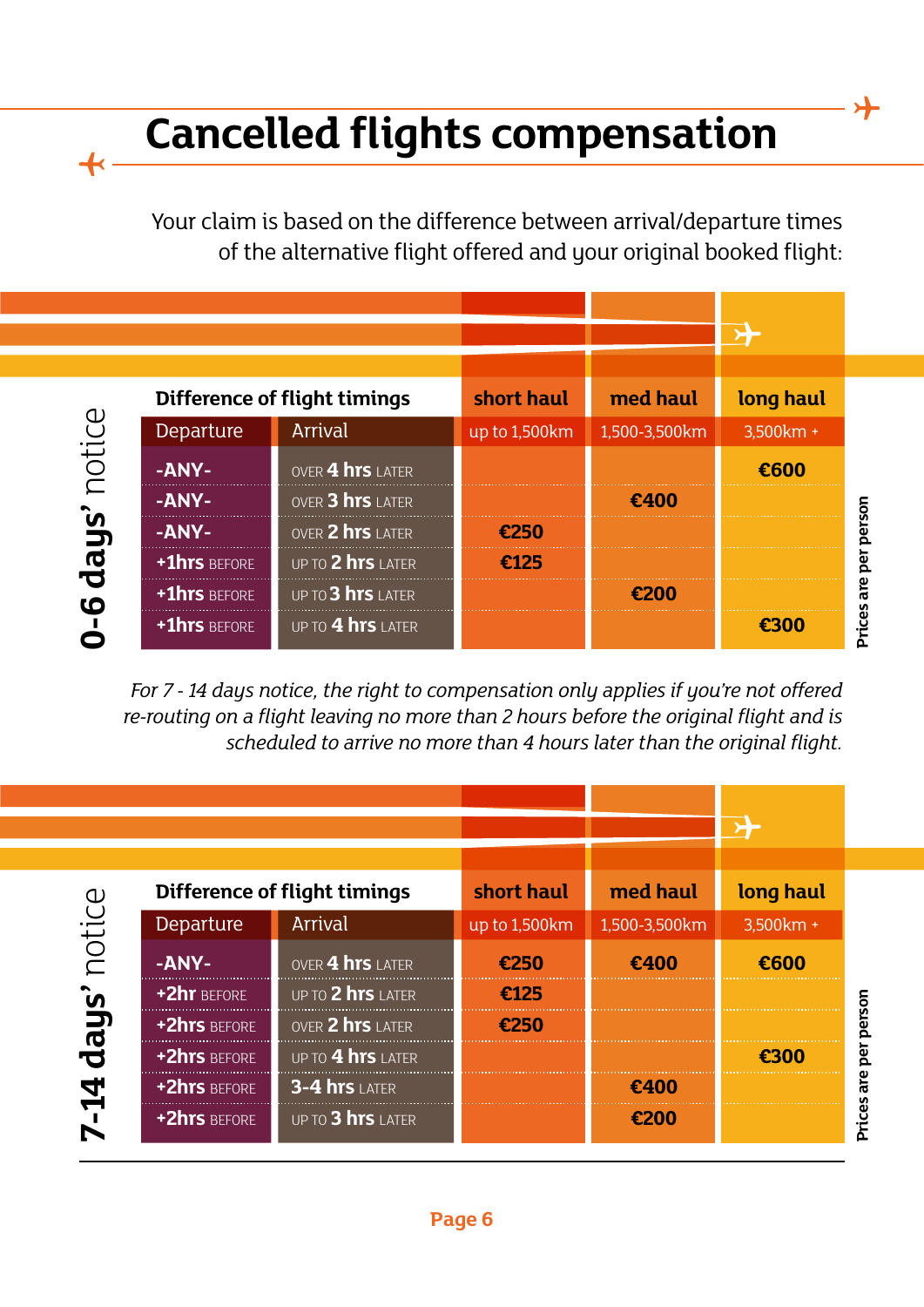### **Extraordinary circumstances**

<span id="page-6-0"></span> $\overline{\bf{+}}$ 

⊁

**Natural disasters**



In these cases you would still be eligible for both **alternative travel arrangements** and assistance (including meals and refreshments), or a **full refund.**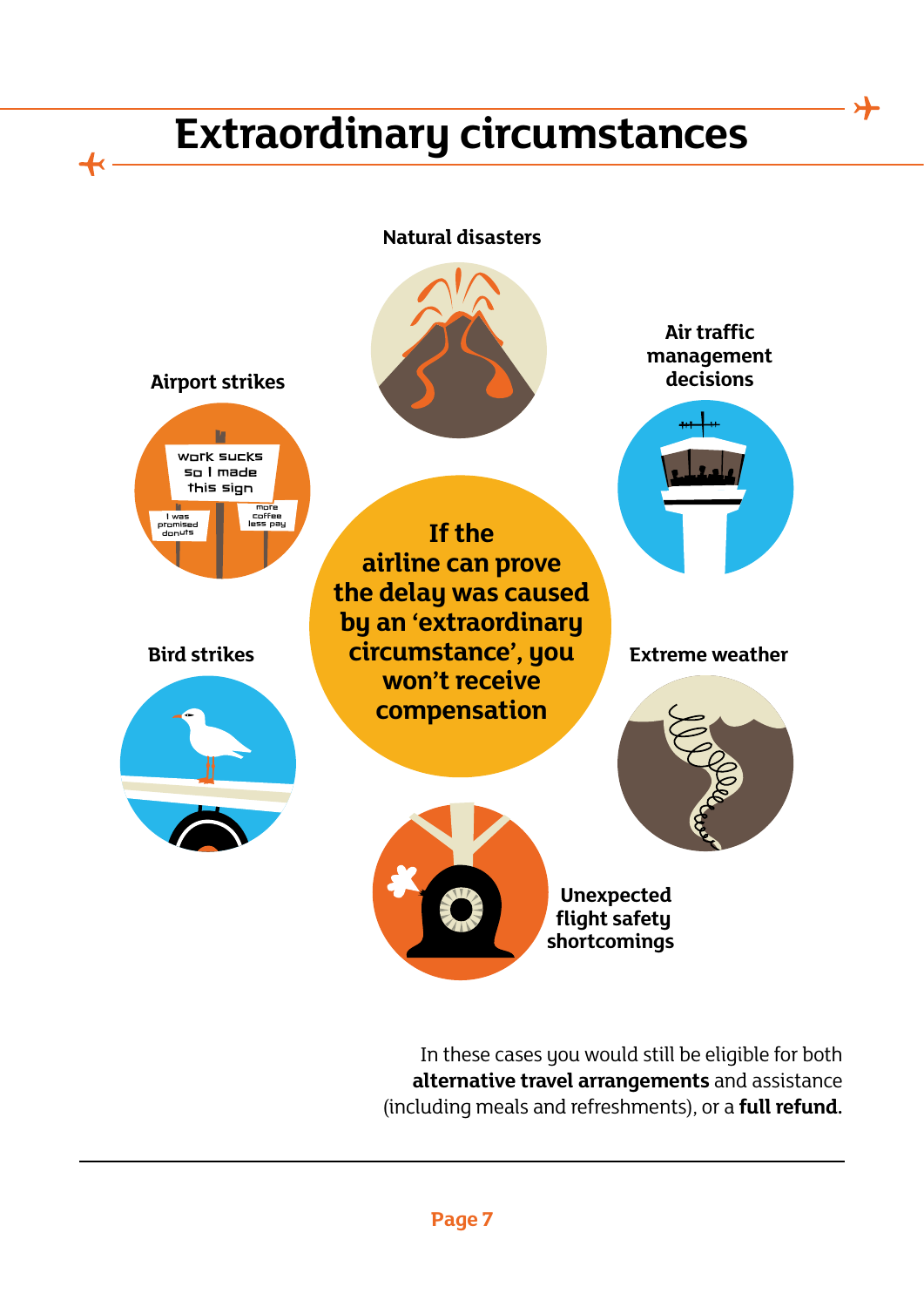## **Overbooked flights**

<span id="page-7-0"></span>

If a flight is overbooked the airline is obliged to first ask for volunteers to give up their seats.

### **If you volunteer, you are entitled to the following:**



**Compensation in the form of airline vouchers** or a cash refund, if you wish to cancel or postpone your journey.

**An alternative flight booked for you** by the airline, either to the same airport or another in the region agreed by you, with ongoing transport provided, if you wish to continue your journey.



**Or a full ticket refund.**

### **If there aren't enough volunteers:**



**The airline will deny boarding to some passengers.** They will be entitled to immediate financial compensation as per the **[flight](#page-5-0)  [cancellation table](#page-5-0)**; and the same entitlements detailed for the volunteers above.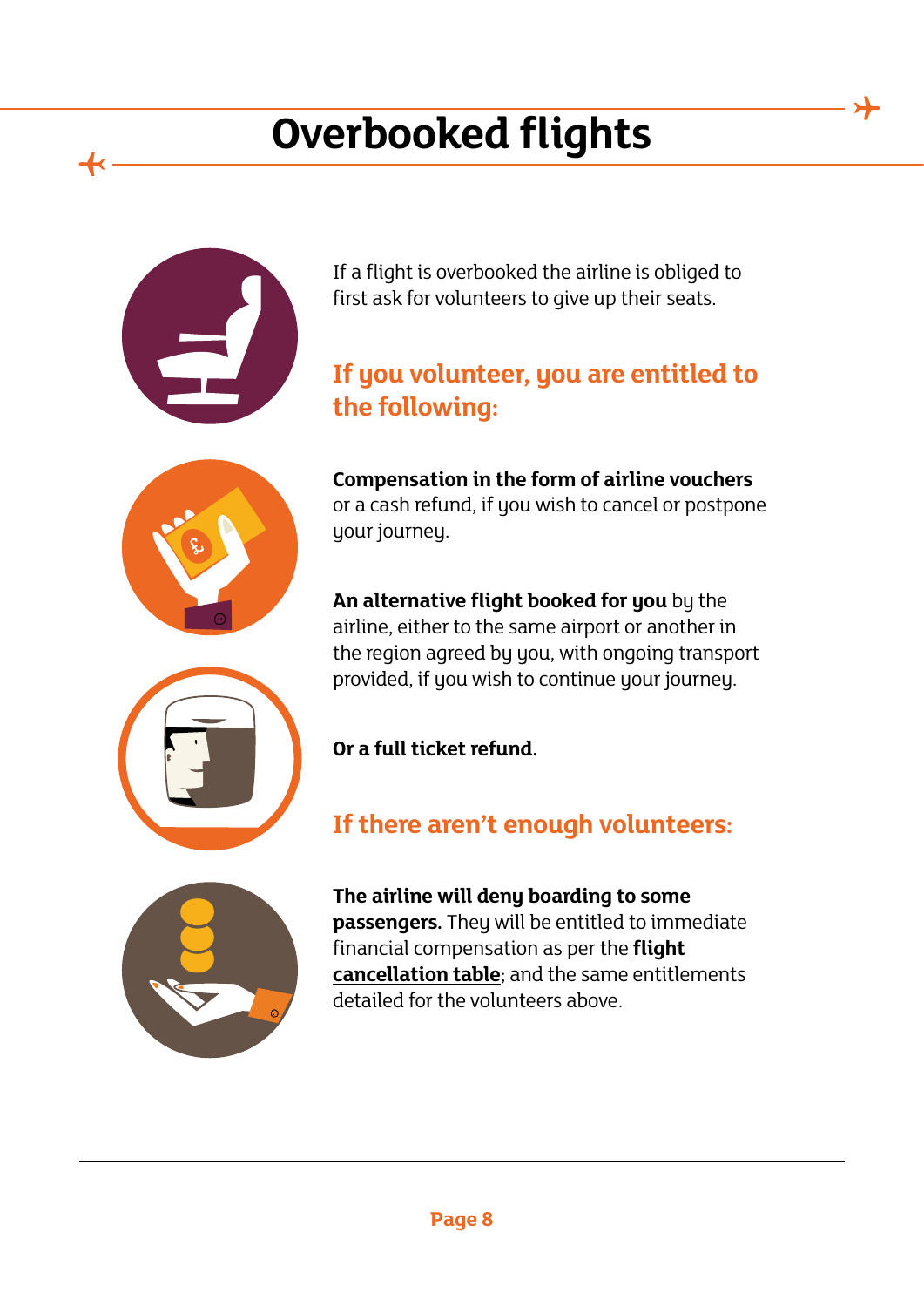### **Missed flights**

### <span id="page-8-0"></span>**What if you miss a connecting flight?**

#### **If you have more than one flight on a single ticket:**

Your airline is responsible for organising a replacement connecting flight if the issue is caused by airline disruption. This applies to 'codeshare' tickets too, i.e. where you have a single ticket but are flying with different airlines on different legs of your journey.



#### **If you have purchased separate tickets:**

You are not eligible for compensation or replacement flights from the airline if you miss your connection (even if your tickets are with the same airline).

If you are booking flights separately some travel insurance providers may offer some protection against missing a connecting flight in some circumstances.

For more help with cover available for missed flights **[see our guide](http://www.sainsburysbank.co.uk/insuring/travel/missed-flights.shtml)**.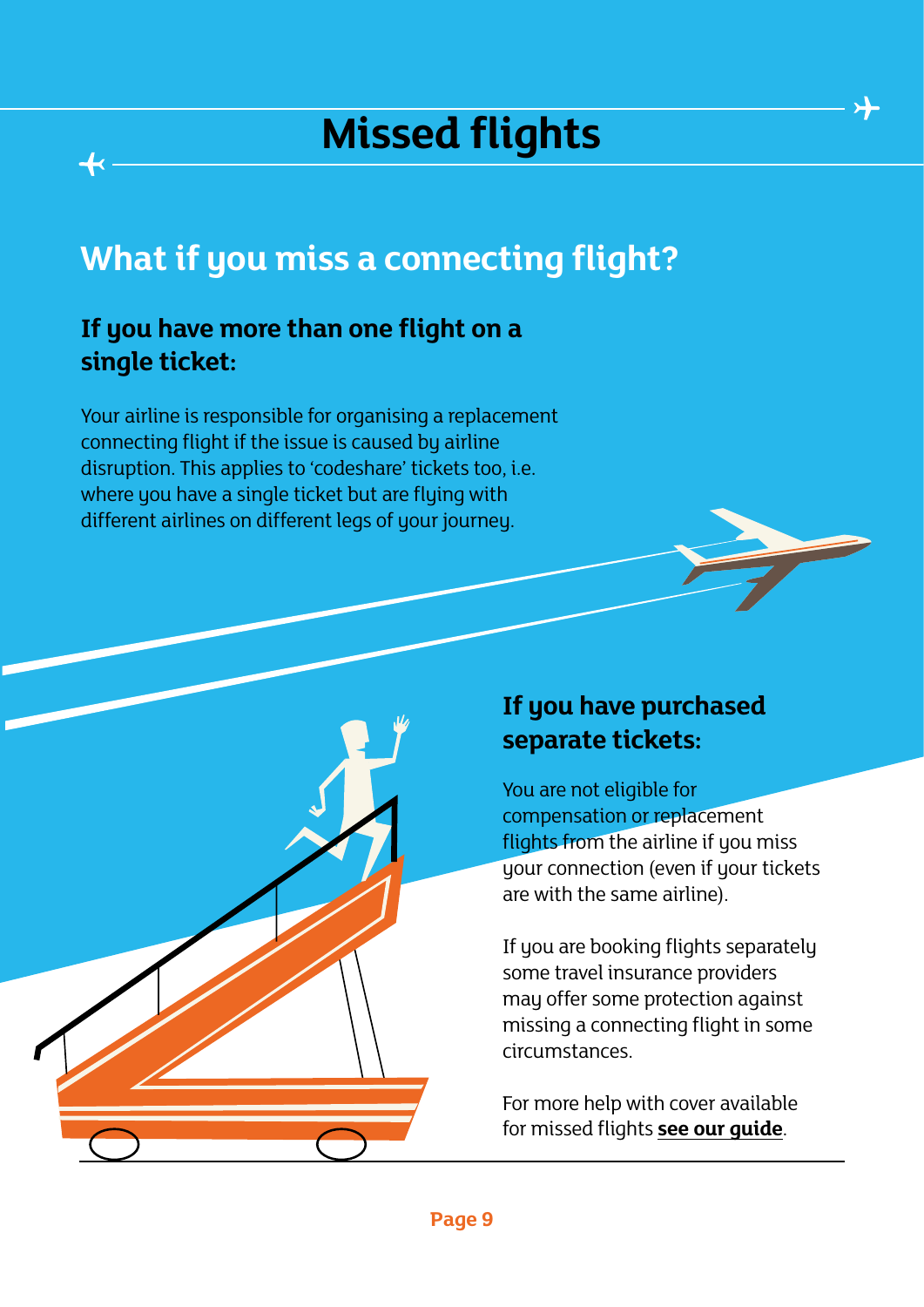### **Airline insolvency**

<span id="page-9-0"></span>**If you have booked an ATOL**  (Air Travel Organiser's Licence) **protected holiday or flight, you are protected if your travel provider goes out of business before or during your trip.**

**ATOL protection covers you** when you book the following with an ATOL protected travel company:

Flight-inclusive packages with a tour operator, either directly or through a travel agent.

Flights and accommodation and/or car hire booked at the same time or on the next day with a travel company.

Check with your travel provider to see if your trip is ATOL protected, and if so, ensure that you are issued with an ATOL certificate. This describes the type of protection you are being offered as well as who is protecting your flight, and includes contact details. Be sure to take the certificate with you on your trip.

**Airlines are not included in the [ATOL scheme](http://www.caa.co.uk/default.aspx?catid=1080&pagetype=90&pageid=13227)**, so any flights that have been booked directly with an airline will not be covered. If you bought your ticket directly from the airline using a credit card, you may be protected by **[Section 75 of the Consumer Credit Act.](http://www.which.co.uk/consumer-rights/regulation/section-75-of-the-consumer-credit-act)**